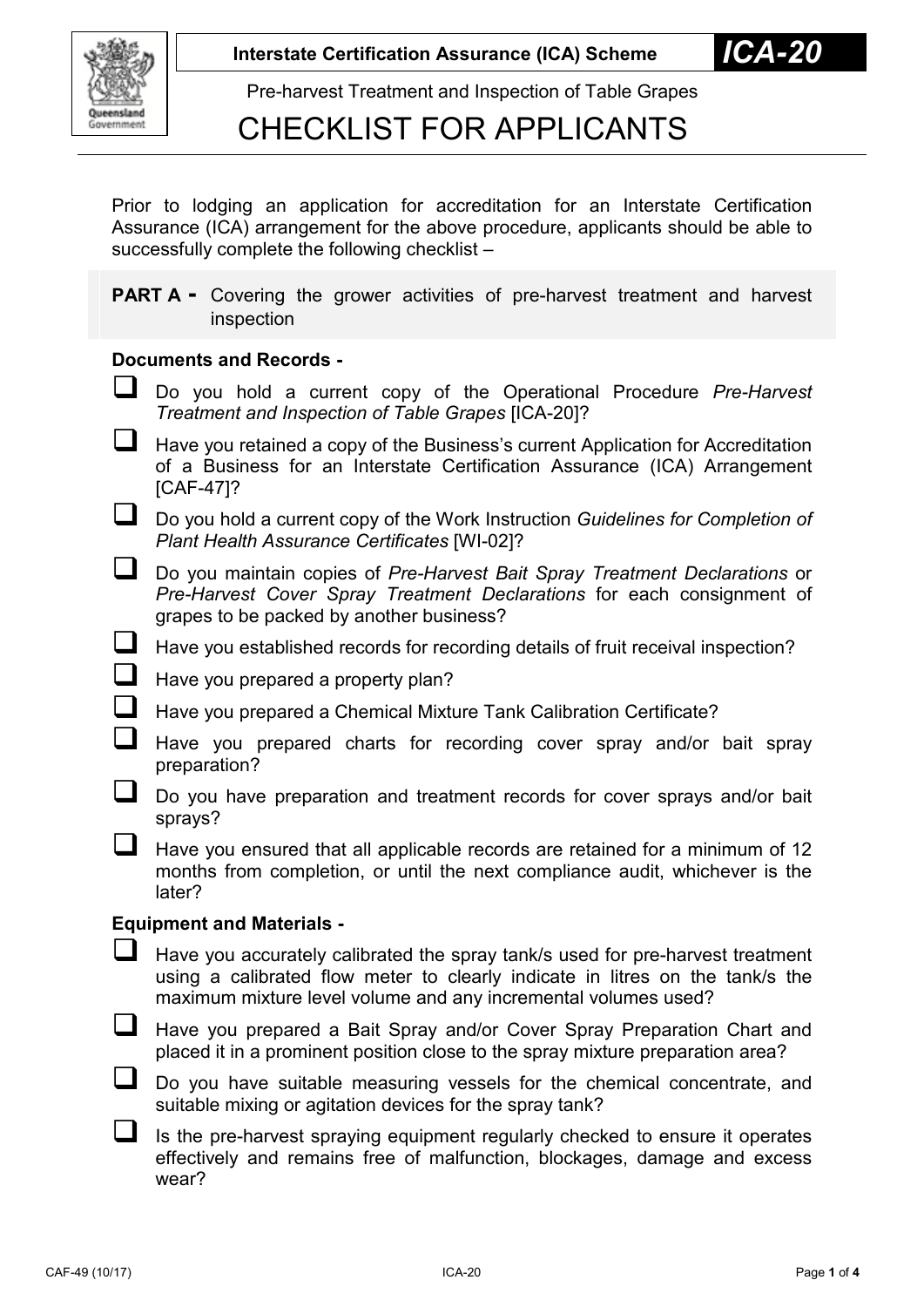

# CHECKLIST FOR APPLICANTS

Do you possess inspection equipment such as a hand lens, microscope or other device that provides X10 or greater magnification for the examination of suspect fruit identified during fruit inspection?

 Do you have a copy of all the current labels/permits for the products used to meet use to meet the requirements of tis operational procedure?

### **Staff Training -**

 Has the Certification Controller got a good overall understanding of the requirements of the ICA arrangement and Operational Procedure?

 Has the Certification Controller trained all staff involved in carrying out activities associated with the ICA Arrangement?

 $\Box$  Is the Spray Operator able to prepare and apply pre-harvest treatments, maintain pre-harvest spray equipment and maintain spray tank calibration and pre-harvest spray mixture preparation and treatment records?

- If applicable, is the Harvest Supervisor trained and able to oversee the harvest process, sample and inspect harvested fruit, identify fruit showing symptoms of fruit fly infestation and maintain Harvest Inspection Records? Have you trained staff to notify the Certification Controller and advise QDAF following detection of fruit fly at harvest?
- If applicable, do Authorised Signatories fully understand their responsibilities in relation to the signing and issuance of *Pre-Harvest Bait Spray Treatment Declarations* and/or *Pre-Harvest Cover Spray Treatment Declarations* under the ICA arrangement?

### **Control Systems -**

- $\Box$  Have you implemented a pre-harvest spray program consisting of bait sprays and/or cover sprays?
- $\Box$  If applicable, is the cover spray mixture applied with sufficient volume and in a manner ensuring thorough coverage of all fruit?
- $\Box$  If applicable, have implemented systems to identify treated and untreated fruit at harvest?
- $\Box$  Is fruit inspected after harvest by the Harvest Supervisor?
- $\Box$  Do you possess inspection equipment such as a hand lens, microscope or other device that provides X10 or greater magnification for the examination of suspect fruit identified during fruit inspection?

**PART B** - Covering the packer activities of fruit receival, grading and packing, post-harvest inspection and certification. It also covers field grading and packing and post-harvest inspection and certification.

### **Documents and Records -**

 Do you have a current copy of the Operational Procedure *Pre-Harvest Treatment and Inspection of Table Grapes.* [ICA-20]?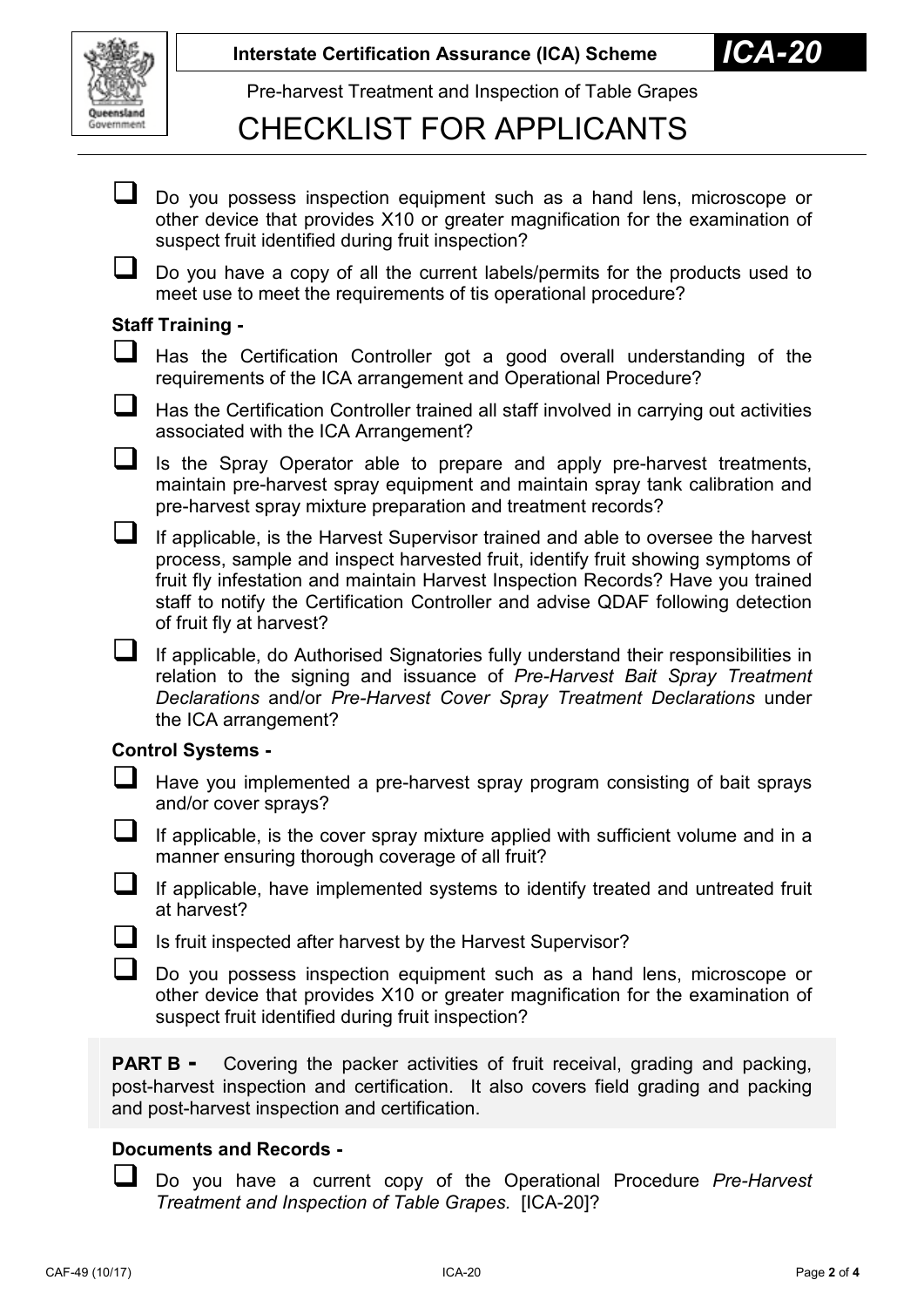

# CHECKLIST FOR APPLICANTS

| $\Box$                           | Have you retained a copy of the Business's current Application for Accreditation<br>of a Business for an Interstate Certification Assurance (ICA) Arrangement<br>$[CAF47]$ ?                            |
|----------------------------------|---------------------------------------------------------------------------------------------------------------------------------------------------------------------------------------------------------|
| $\mathbf{L}$                     | Do you have a current copy of the Work Instruction Guidelines for Completion<br>of Plant Health Assurance Certificates [WI-02]?                                                                         |
| ப                                | Do you maintain copies of Pre-Harvest Bait Spray Treatment Declarations<br>and/or Pre-Harvest Cover Spray Treatment Declarations for each consignment<br>of grapes received from another business?      |
| ⊔                                | If applicable, have you established grower identification records?                                                                                                                                      |
| $\Box$                           | Have you established records for packed product inspection?                                                                                                                                             |
| $\mathcal{L}_{\mathcal{A}}$      | Do you maintain copies of Plant Health Assurance Certificates?                                                                                                                                          |
| <b>Equipment and Materials -</b> |                                                                                                                                                                                                         |
| $\Box$                           | Do you have equipment to mark each package of certified produce (after<br>grading and packing) with your IP Number, Meets ICA-20 and the date or date<br>code for the date of packing?                  |
|                                  | Do you possess inspection equipment such as a hand lens, microscope or<br>other device that provides X10 or greater magnification for the examination of<br>fruit during the packed product inspection? |
| <b>Staff Training -</b>          |                                                                                                                                                                                                         |
| $\mathbf{L}$                     | Has the Certification Controller got a good overall understanding of the<br>requirements of the ICA arrangement and Operational Procedure?                                                              |
|                                  | Has the Certification Controller trained all staff involved in carrying out activities<br>associated with the ICA Arrangement?                                                                          |
|                                  | Is the Packed Product Controller trained and able to sample and inspect fruit<br>received for certification, identify fruit showing symptoms of fruit fly infestation                                   |

and maintain Packed Product Inspection Records?

Have you trained staff to notify the Certification Controller and advise DAF following detection of fruit fly during grading and packing?

 Do Authorised Dispatcher/s fully understand their responsibilities in relation to marking of certified packages, completion of Assurance Certificates and maintaining copies of Assurance Certificates issued by the Business under the ICA arrangement?

Do Authorised Signatories fully understand their responsibilities in relation to the signing and issuance of Assurance Certificates under the ICA arrangement?

### **Control Systems -**

 $\Box$  Do you ensure that all grapes received for certification have been pre-harvest treated in accordance with ICA-20 and, if from another business, are accompanied by a *Pre-Harvest Bait Spray Treatment Declaration* or *Pre-*